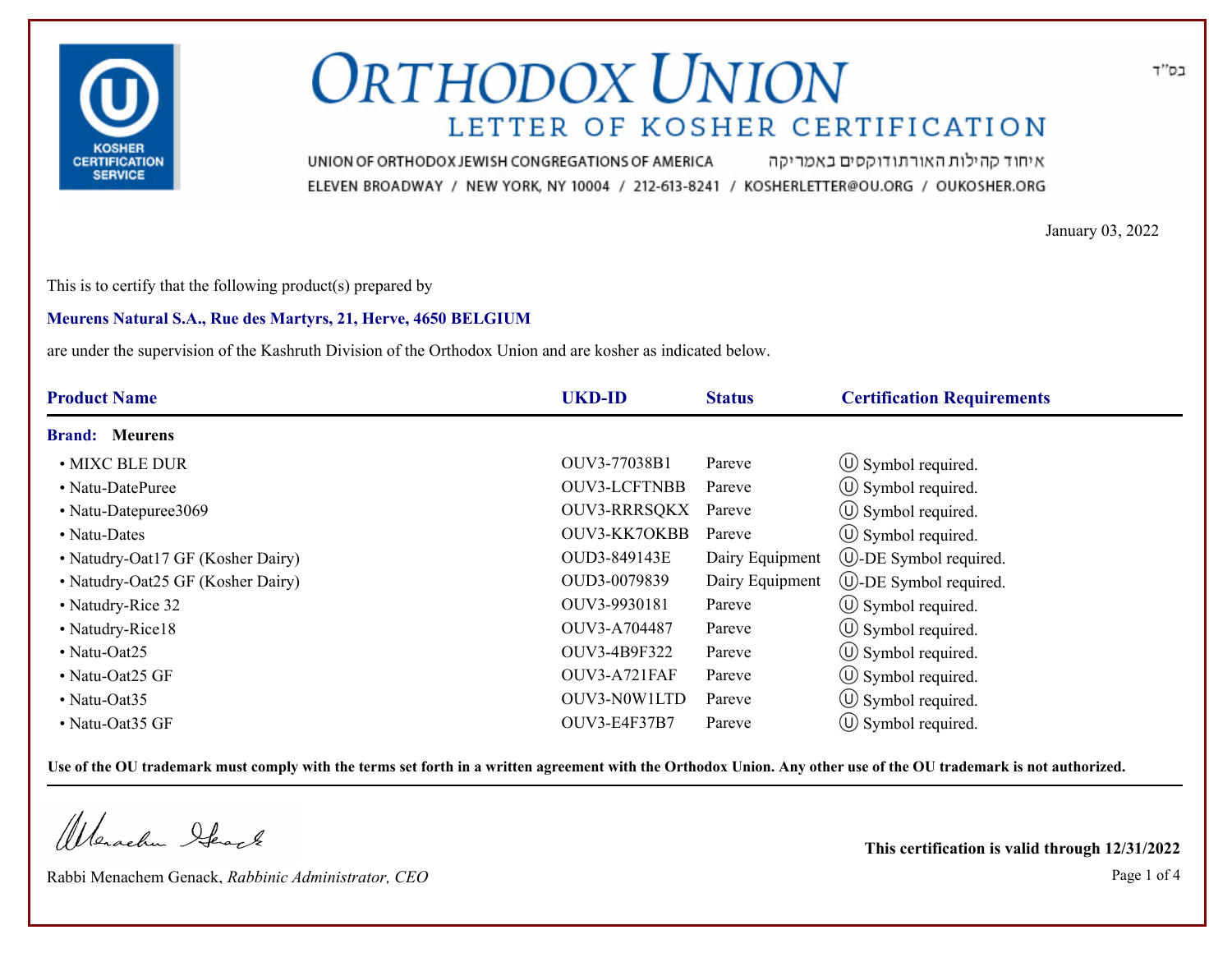

איחוד קהילות האורתודוקסים באמריקה UNION OF ORTHODOX JEWISH CONGREGATIONS OF AMERICA ELEVEN BROADWAY / NEW YORK, NY 10004 / 212-613-8241 / KOSHERLETTER@OU.ORG / OUKOSHER.ORG

January 03, 2022

### **Meurens Natural S.A. (continued)**

This is to certify that the following product(s) prepared by this company are under the supervision of the Kashruth Division of the Orthodox Union and are kosher as indicated below.

| <b>Product Name</b>               | <b>UKD-ID</b>       | <b>Status</b> | <b>Certification Requirements</b> |
|-----------------------------------|---------------------|---------------|-----------------------------------|
| <b>Brand:</b> Meurens (continued) |                     |               |                                   |
| • Natu-Oat $62$                   | OUV3-QN7YTGA        | Pareve        | $\circ$ Symbol required.          |
| • NatuPRO-Oat                     | OUV3-F2F1810        | Pareve        | $\circ$ Symbol required.          |
| • NatuPRO-Rice                    | OUV3-F602182        | Pareve        | $\circ$ Symbol required.          |
| • Natu-Rice35                     | OUV3-SLKIPHZ        | Pareve        | $\circ$ Symbol required.          |
| • Natu-Rice $62$                  | OUV3-BWRGL0E        | Pareve        | (U) Symbol required.              |
| • Natu-Rice93 (bulk)              | OUV3-OUYMLDT        | Pareve        | (U) Symbol required.              |
| • Natu-Spelt 58                   | OUV3-54943FA        | Pareve        | $\circled{1}$ Symbol required.    |
| • Natu-Wheat69                    | <b>OUV3-137FC3F</b> | Pareve        | (U) Symbol required.              |
| • Sipa-BarleyMalt48               | <b>OUV3-0SVWYFR</b> | Pareve        | $\circ$ Symbol required.          |
| • Sipa-Dates                      | OUV3-LTXHHKD        | Pareve        | $\circ$ Symbol required.          |
| • Sipadry-BarleyMalt25            | OUV3-OCYAFU6        | Pareve        | $\circ$ Symbol required.          |
| • Sipadry-Pioca10                 | OUV3-YRZTIZ2        | Pareve        | $\circ$ Symbol required.          |

**Use of the OU trademark must comply with the terms set forth in a written agreement with the Orthodox Union. Any other use of the OU trademark is not authorized.**

Werachen Stack

Rabbi Menachem Genack, *Rabbinic Administrator, CEO* Page 2 of 4

**This certification is valid through 12/31/2022**

בס"ד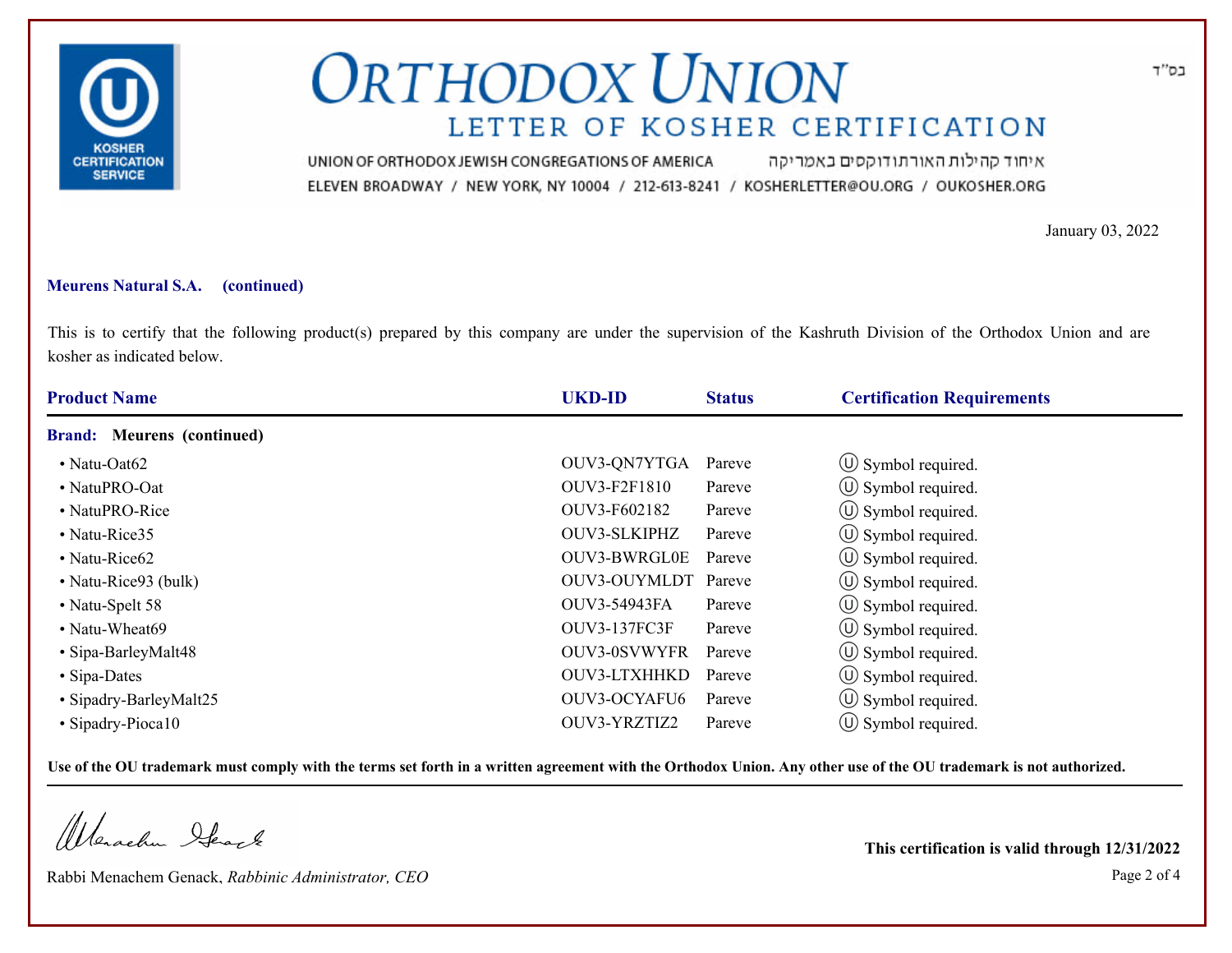

איחוד קהילות האורתודוקסים באמריקה UNION OF ORTHODOX JEWISH CONGREGATIONS OF AMERICA ELEVEN BROADWAY / NEW YORK, NY 10004 / 212-613-8241 / KOSHERLETTER@OU.ORG / OUKOSHER.ORG

January 03, 2022

### **Meurens Natural S.A. (continued)**

This is to certify that the following product(s) prepared by this company are under the supervision of the Kashruth Division of the Orthodox Union and are kosher as indicated below.

| <b>Product Name</b>               | <b>UKD-ID</b>       | <b>Status</b> | <b>Certification Requirements</b> |
|-----------------------------------|---------------------|---------------|-----------------------------------|
| <b>Brand:</b> Meurens (continued) |                     |               |                                   |
| • Sipadry-Rice18                  | OUV3-YOKFJAX        | Pareve        | $\circ$ Symbol required.          |
| • Sipadry-Rice32                  | OUV3-M2AWXF6        | Pareve        | $\circ$ Symbol required.          |
| • Sipadry-Wheat18                 | OUV3-INYMT5Q        | Pareve        | $\circled{1}$ Symbol required.    |
| • Sipadry-Wheat30                 | OUV3-X6JRGYB        | Pareve        | $\circ$ Symbol required.          |
| • Sipa-Maize62                    | OUV3-OAPU55R        | Pareve        | $\circ$ Symbol required.          |
| • Sipa-MaizeMalt44                | OUV3-YBZRYU7        | Pareve        | $(\cup)$ Symbol required.         |
| $\cdot$ Sipa-Oat25                | OUV3-4526E75        | Pareve        | $\circ$ Symbol required.          |
| $\cdot$ Sipa-Oat35                | <b>OUV3-WSRBABX</b> | Pareve        | (U) Symbol required.              |
| $\cdot$ Sipa-Oat62                | OUV3-LCMBSX4        | Pareve        | $\circ$ Symbol required.          |
| $\cdot$ Sipa-Pioca 42             | OUV3-1EAEAC8        | Pareve        | $\circ$ Symbol required.          |
| • Sipa-Pioca69                    | OUV3-IBF3AT7        | Pareve        | $\circ$ Symbol required.          |
| $\cdot$ Sipa-Rice 35              | OUV3-A5DOL7U        | Pareve        | $\cup$ Symbol required.           |

**Use of the OU trademark must comply with the terms set forth in a written agreement with the Orthodox Union. Any other use of the OU trademark is not authorized.**

Werachen Stack

Rabbi Menachem Genack, *Rabbinic Administrator, CEO* Page 3 of 4

**This certification is valid through 12/31/2022**

בס"ד